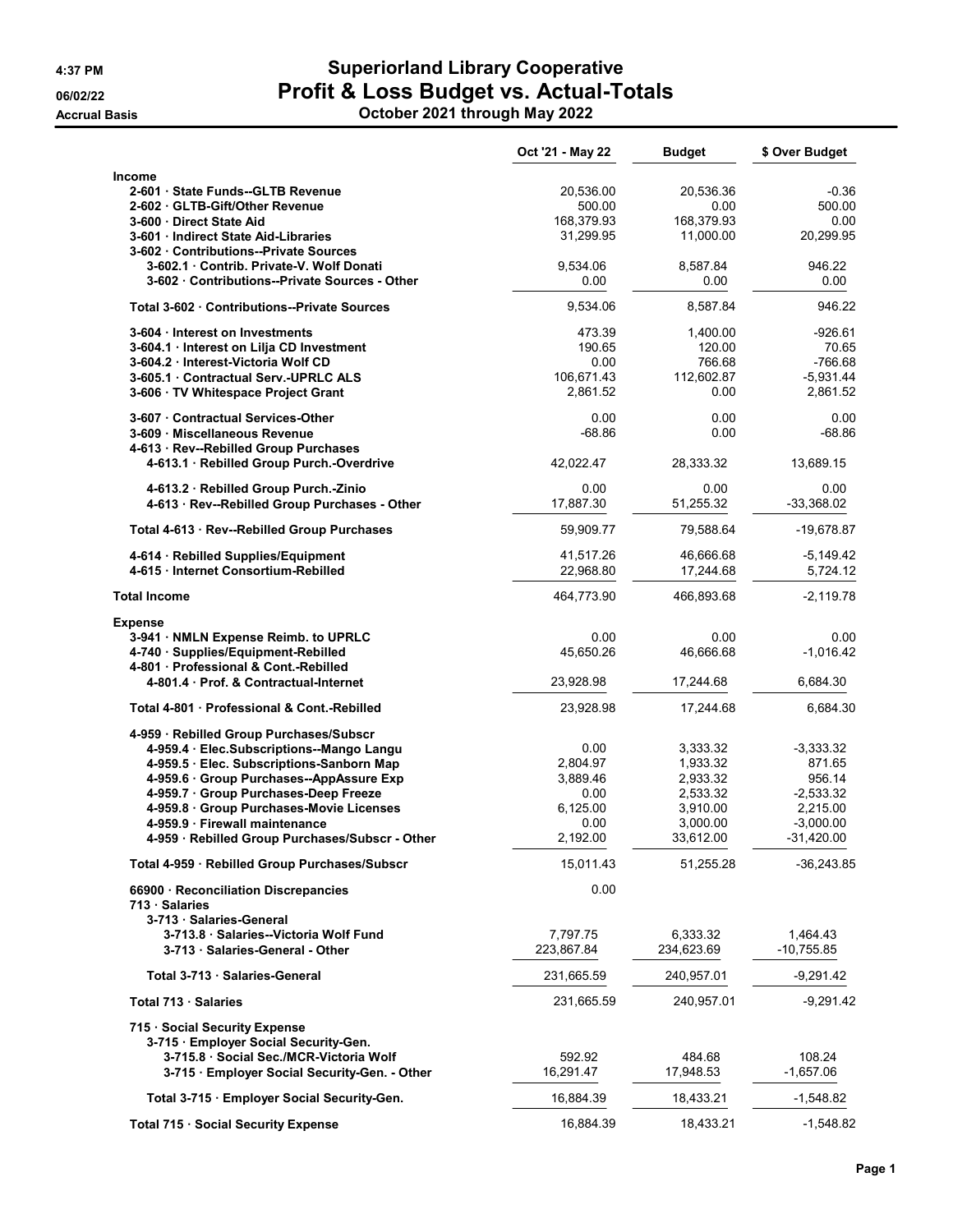## 4:37 PM Superiorland Library Cooperative 06/02/22 **Profit & Loss Budget vs. Actual-Totals** Accrual Basis October 2021 through May 2022

|                                                                                                                                                                                                                                                           | Oct '21 - May 22                           | <b>Budget</b>                                | \$ Over Budget                                    |
|-----------------------------------------------------------------------------------------------------------------------------------------------------------------------------------------------------------------------------------------------------------|--------------------------------------------|----------------------------------------------|---------------------------------------------------|
| 716 · Health Insurance<br>3-716 · Employee Health Insurance-Gen.<br>3-716.1 · Empl.Health Ins-UPRLC                                                                                                                                                       | 29,659.34<br>13,197.05                     | 31,345.89<br>13,923.86                       | $-1.686.55$<br>$-726.81$                          |
| Total 716 Health Insurance                                                                                                                                                                                                                                | 42,856.39                                  | 45,269.75                                    | $-2,413.36$                                       |
| 717 · Employee Life Insurance<br>3-717 · Employee's Life Insurance-Gen.<br>3-717.1 · Employee Life-UPRLC                                                                                                                                                  | 141.60<br>141.60                           | 182.16<br>101.62                             | $-40.56$<br>39.98                                 |
| Total 717 · Employee Life Insurance                                                                                                                                                                                                                       | 283.20                                     | 283.78                                       | $-0.58$                                           |
| 718 · Employee Retirement<br>263-718 · Retirement Plan--GLTB<br>3-718 Retirement Plan MERS-DB Acct.<br>3-718.1 Retirement Plan-MERS DC Account<br>3-718.8 MERS DC SLC-Victoria Wolf Fund<br>3-718.1 · Retirement Plan-MERS DC Account - Other             | 630.99<br>22,872.00<br>195.02<br>3,230.92  | 549.27<br>34,213.32<br>570.00<br>7,477.14    | 81.72<br>$-11,341.32$<br>$-374.98$<br>$-4,246.22$ |
| Total 3-718.1 Retirement Plan-MERS DC Account                                                                                                                                                                                                             | 3,425.94                                   | 8,047.14                                     | $-4,621.20$                                       |
| 3-718.2 Retirement Plan-UPRLC MERS DC                                                                                                                                                                                                                     | 2,473.60                                   | 3,785.33                                     | $-1,311.73$                                       |
| Total 718 · Employee Retirement                                                                                                                                                                                                                           | 29,402.53                                  | 46,595.06                                    | -17,192.53                                        |
| 719 · Flexible Benefits Expense<br>3-719 125K Flex Benefits-Gen.                                                                                                                                                                                          | 250.00                                     | 200.00                                       | 50.00                                             |
| Total 719 · Flexible Benefits Expense                                                                                                                                                                                                                     | 250.00                                     | 200.00                                       | 50.00                                             |
| 722 · State Unemployment Tax Expense<br>3-722 · State Unemployment Tax-Gen<br>66000 · Payroll Expenses-SUI Obligation                                                                                                                                     | 218.72<br>0.00                             | 585.91<br>0.00                               | $-367.19$<br>0.00                                 |
| Total 722 · State Unemployment Tax Expense                                                                                                                                                                                                                | 218.72                                     | 585.91                                       | $-367.19$                                         |
| 730 Computer Supplies<br>263-730 · Computer Supplies-GLTB<br>3-730 Computer Supplies-General<br>3-730.8 Computer Supplies-V. Wolf Acct.<br>3-730 Computer Supplies-General - Other                                                                        | 954.51<br>0.00<br>9,763.45                 | 1,223.28<br>333.32<br>10,768.82              | $-268.77$<br>$-333.32$<br>$-1,005.37$             |
| Total 3-730 · Computer Supplies-General                                                                                                                                                                                                                   | 9,763.45                                   | 11,102.14                                    | -1,338.69                                         |
| 3-730.1 Computer Supplies--UPRLC                                                                                                                                                                                                                          | 377.08                                     | 958.98                                       | $-581.90$                                         |
| Total 730 · Computer Supplies                                                                                                                                                                                                                             | 11,095.04                                  | 13,284.40                                    | $-2,189.36$                                       |
| 740 Operating Supplies<br>263-740 · Supplies-GLTB<br>3-740 Operating Supplies-Gen.<br>3-740.1 Operating Supplies-UPRLC<br>3-740.8 · Supplies Victoria Wolf Fund                                                                                           | 237.40<br>1,477.62<br>284.89<br>958.17     | 629.32<br>1,448.52<br>828.80<br>400.00       | $-391.92$<br>29.10<br>$-543.91$<br>558.17         |
| Total 740 Operating Supplies                                                                                                                                                                                                                              | 2,958.08                                   | 3,306.64                                     | $-348.56$                                         |
| 801 Professional and Contractual<br>263-801 Professional and Contract.-GLTB<br>3-801 Professional & Contractual-Gen.<br>3-801.7 Prof.&Contr.-Delivery Subsidies<br>3-801.8 Prof.&Contract.--V. Wolf Fund<br>3-801 Professional & Contractual-Gen. - Other | 1,339.30<br>16,950.00<br>0.00<br>31,293.81 | 1,214.94<br>16,066.68<br>200.00<br>32,927.06 | 124.36<br>883.32<br>$-200.00$<br>$-1,633.25$      |
| Total 3-801 · Professional & Contractual-Gen.                                                                                                                                                                                                             | 48,243.81                                  | 49,193.74                                    | $-949.93$                                         |
| 3-801.1 Prof.& Contr.-UPRLC, Inc.                                                                                                                                                                                                                         | 1,850.03                                   | 1,666.00                                     | 184.03                                            |
| Total 801 · Professional and Contractual                                                                                                                                                                                                                  | 51,433.14                                  | 52,074.68                                    | $-641.54$                                         |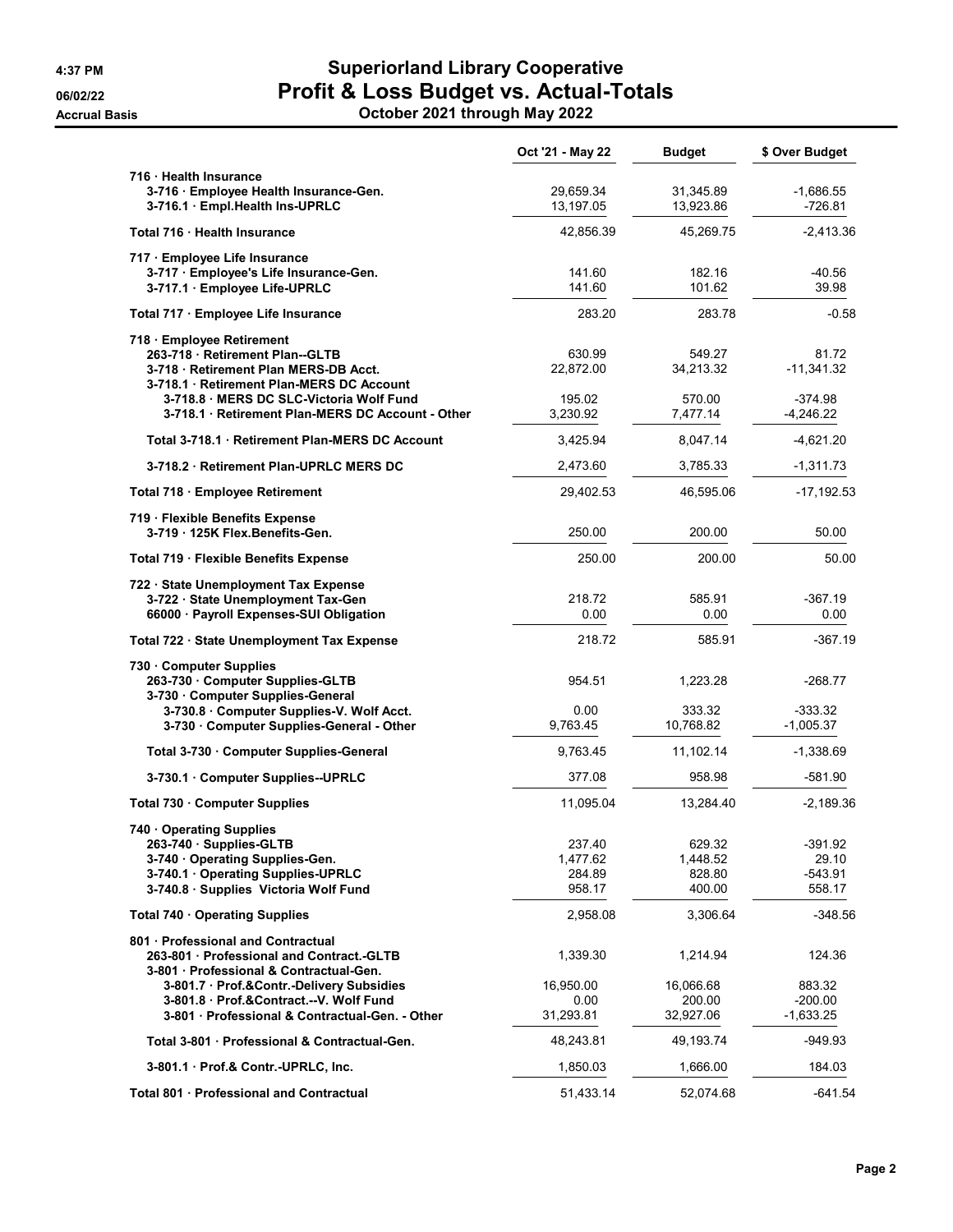## 4:37 PM Superiorland Library Cooperative 06/02/22 **Profit & Loss Budget vs. Actual-Totals** Accrual Basis October 2021 through May 2022

|                                                                                                                                                                                                                                         | Oct '21 - May 22               | <b>Budget</b>                     | \$ Over Budget                             |
|-----------------------------------------------------------------------------------------------------------------------------------------------------------------------------------------------------------------------------------------|--------------------------------|-----------------------------------|--------------------------------------------|
| 802 · Accounting Expenses<br>3-802 · Accounting Services                                                                                                                                                                                | 3,725.00                       | 2,666.68                          | 1,058.32                                   |
| Total 802 · Accounting Expenses                                                                                                                                                                                                         | 3,725.00                       | 2,666.68                          | 1,058.32                                   |
| 850 Communications<br>263-850 Communications<br>3-850 Communications-General<br>3-850.1 Communications--UPRLC                                                                                                                           | 488.87<br>1,955.80<br>398.08   | 617.95<br>1,890.53<br>488.91      | $-129.08$<br>65.27<br>$-90.83$             |
| Total 850 Communications                                                                                                                                                                                                                | 2.842.75                       | 2,997.39                          | $-154.64$                                  |
| 860 Travel<br>263-860 Travel-GLTB<br>3-860 Travel-General<br>3-860.8 Travel--Victoria Wolf Fund<br>3-860 Travel-General - Other                                                                                                         | 0.00<br>0.00<br>6,128.66       | 100.00<br>0.00<br>4,433.32        | $-100.00$<br>0.00<br>1,695.34              |
| Total 3-860 Travel-General                                                                                                                                                                                                              | 6,128.66                       | 4,433.32                          | 1,695.34                                   |
| Total 860 · Travel                                                                                                                                                                                                                      | 6,128.66                       | 4,533.32                          | 1,595.34                                   |
| 865 Conferences and Workshops<br>263-865 · Conferences/Workshops-GLTB<br>3-865 Conferences/Workshop-Gen.<br>3-865.2 CE and Travel Scholarship<br>3-865.3 CE Scholarship--Rural Lib. Conf<br>3-865.2 · CE and Travel Scholarship - Other | 0.00<br>0.00<br>0.00           | 0.00<br>0.00<br>2,000.00          | 0.00<br>0.00<br>$-2,000.00$                |
| Total 3-865.2 · CE and Travel Scholarship                                                                                                                                                                                               | 0.00                           | 2,000.00                          | $-2,000.00$                                |
| 3-865 Conferences/Workshop-Gen. - Other                                                                                                                                                                                                 | 140.00                         | 1,686.68                          | -1,546.68                                  |
| Total 3-865 · Conferences/Workshop-Gen.                                                                                                                                                                                                 | 140.00                         | 3,686.68                          | $-3,546.68$                                |
| Total 865 · Conferences and Workshops                                                                                                                                                                                                   | 140.00                         | 3,686.68                          | -3,546.68                                  |
| 900 · Printing and Publishing<br>263-900 · Printing and Publishing-GLTB<br>3-900 · Printing & Publishing-General                                                                                                                        | 357.31<br>0.00                 | 723.55<br>333.32                  | $-366.24$<br>$-333.32$                     |
| Total 900 · Printing and Publishing                                                                                                                                                                                                     | 357.31                         | 1,056.87                          | $-699.56$                                  |
| 910 Insurance Expense<br>263-910 Insurance-GLTB<br>3-910 Insurance & Bonds-General<br>3-910.1 Insurance-UPRLC, Inc.                                                                                                                     | 1,184.65<br>2,717.93<br>336.42 | 612.98<br>1,466.34<br>154.00      | 571.67<br>1,251.59<br>182.42               |
| Total 910 · Insurance Expense                                                                                                                                                                                                           | 4,239.00                       | 2,233.32                          | 2,005.68                                   |
| 920 · Utilities<br>263-920 Utilities-GLTB<br>3-920 Utilities-General<br>3-920.1 Utilities-UPRLC, Inc.                                                                                                                                   | 532.41<br>1,526.25<br>1,490.78 | 663.32<br>1,519.63<br>1,617.32    | $-130.91$<br>6.62<br>$-126.54$             |
| Total 920 · Utilities                                                                                                                                                                                                                   | 3,549.44                       | 3,800.27                          | -250.83                                    |
| 931 · Building Maintenance Expense<br>3-931 · Building Maintenance-General<br>3-931.1 · Building Maintenance-UPRLC                                                                                                                      | 250.00<br>0.00                 | 1,604.00<br>196.00                | -1,354.00<br>$-196.00$                     |
| Total 931 · Building Maintenance Expense                                                                                                                                                                                                | 250.00                         | 1,800.00                          | $-1,550.00$                                |
| 933 Building Equipment Maintenance<br>263-933 · Bldg. Equip. Maint.--GLTB<br>3-933 Building Equipment Maint.-Gen.<br>3-933.1 Building Equip Maint-UPRLC<br>3-933.8 · Building Equip. Maint.-V. Wolf                                     | 0.00<br>0.00<br>0.00<br>0.00   | 60.00<br>313.32<br>160.00<br>0.00 | $-60.00$<br>$-313.32$<br>$-160.00$<br>0.00 |
| Total 933 · Building Equipment Maintenance                                                                                                                                                                                              | 0.00                           | 533.32                            | $-533.32$                                  |